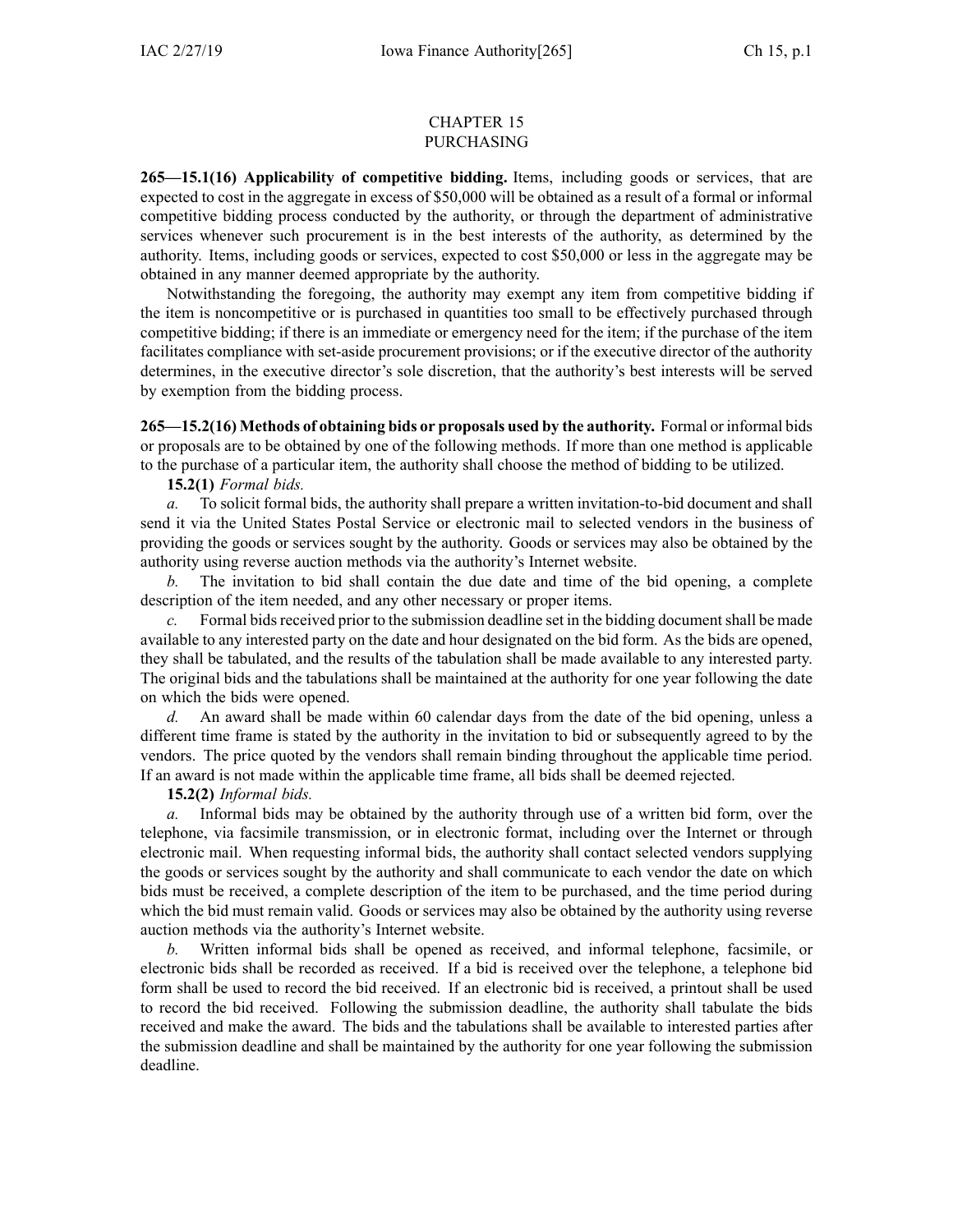*c.* If an award is not made within the time frame indicated by the authority when requesting bids, all bids shall be deemed rejected.

**15.2(3)** *Request for proposals.* Whenever <sup>a</sup> requirement exists for an item and cost may not be the sole criterion for selection, the authority may issue <sup>a</sup> reques<sup>t</sup> for proposals. The purpose of <sup>a</sup> reques<sup>t</sup> for proposals is to provide the vendor with sufficient information about the authority's requirements and goals to allow the vendor to propose <sup>a</sup> solution to the authority's requirements.

*a.* The authority shall prepare <sup>a</sup> written reques<sup>t</sup> for proposals and shall send it via the United States Postal Service or electronic mail to selected vendors in the business of supplying the goods or services sought by the authority.

*b.* An award shall be made within 60 calendar days from the date of the proposal opening unless <sup>a</sup> different time frame is stated by the authority in the reques<sup>t</sup> for proposals or subsequently agreed to by the vendors. The terms quoted by the vendor shall remain binding throughout the applicable time frame. If an award is not made within the applicable time frame, all proposals shall be deemed rejected and not binding.

*c.* At <sup>a</sup> minimum, <sup>a</sup> reques<sup>t</sup> for proposals shall address the following criteria: the need for <sup>a</sup> proposal conference; the purpose and background of the request; important dates in the proposal and the award process, including the submission deadline; administrative requirements for submitting the proposal and the format required by the authority; the scope of the work to be performed and any specific requirements which the vendor must meet; and any contractual terms and conditions which the authority anticipates may affect the terms of the vendor's proposal.

**265—15.3(16) Items purchased through the department of administrative services.** Goods and services may be obtained by the authority through the department of administrative services (DAS) whenever procuremen<sup>t</sup> through DAS is in the best interests of the authority. Items procured through DAS may be obtained by DAS in any manner it deems appropriate.

**265—15.4(16) Posting solicitations.** Formal bids and requests for proposals issued by the authority shall be posted to the authority's Internet website. The posting shall indicate that it is <sup>a</sup> notice to prospective bidders, contain the due date and time of opening of the bid or proposal, describe the items to be purchased, and provide the name, address and telephone number of the person to be contacted to obtain official bidding documents.

[**ARC [0430C](https://www.legis.iowa.gov/docs/aco/arc/0430C.pdf)**, IAB 10/31/12, effective 12/5/12]

**265—15.5(16) Contract purchases.** The authority may enter into contract purchase agreements for items, groups of items, or services. Contract purchase agreements are subject to the competitive bidding requirements previously outlined, where applicable.

**265—15.6(16) Blanket purchase agreements.** If the authority foresees <sup>a</sup> requirement for frequent purchases of off-the-shelf items, the authority may establish blanket purchase agreements. A blanket purchase agreemen<sup>t</sup> is <sup>a</sup> formally approved charge account that is designed to reduce paperwork and the number of checks issued. Blanket purchase agreements are subject to the competitive bidding requirements previously outlined, where applicable.

**265—15.7(16) Bids and proposals to conform to specifications.** All bids and proposals must conform to the specifications indicated by the authority. Bids and proposals that do not conform to the specifications stated may be rejected. The authority reserves the right to waive deficiencies in the bids or proposals if in the judgment of the authority its best interests would be served by the waiver.

**265—15.8(16) Time of delivery.** When evaluating bids or proposals, the authority may consider the time of delivery when determining the successful vendor.

**265—15.9(16) Cash discounts.** When evaluating bids or proposals, the authority may consider cash discounts.